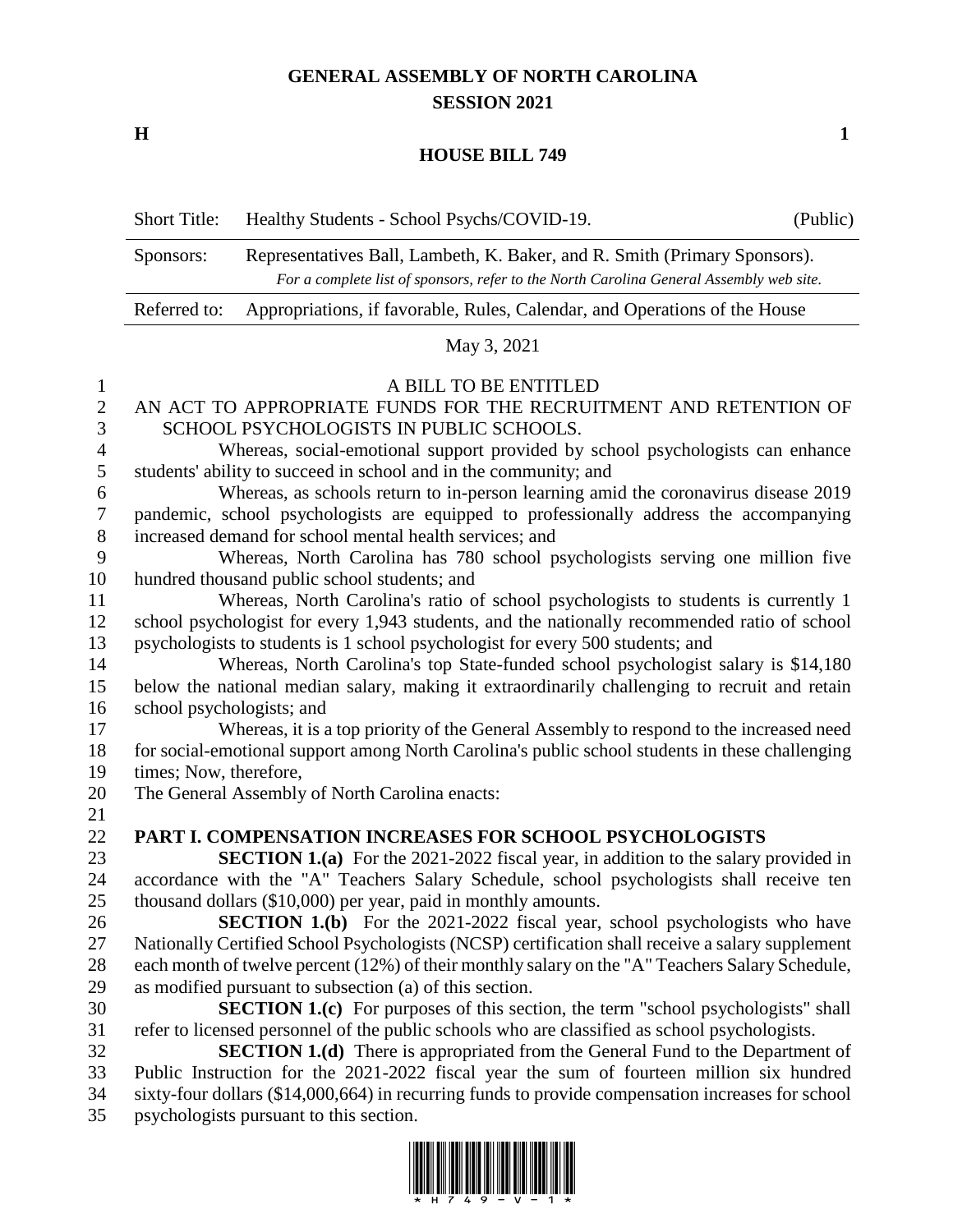| <b>General Assembly Of North Carolina</b> |     |               |             |                                                                                            |  | <b>Session 2021</b>                              |  |                                                                                                                                                                                        |
|-------------------------------------------|-----|---------------|-------------|--------------------------------------------------------------------------------------------|--|--------------------------------------------------|--|----------------------------------------------------------------------------------------------------------------------------------------------------------------------------------------|
|                                           |     |               |             | <b>SECTION 1.(e)</b> This section becomes effective July 1, 2021.                          |  |                                                  |  |                                                                                                                                                                                        |
|                                           |     |               |             |                                                                                            |  |                                                  |  | PART II. SCHOOL PSYCHOLOGISTS RECRUITMENT AND RETENTION                                                                                                                                |
| <b>PROGRAM</b>                            |     |               |             |                                                                                            |  |                                                  |  |                                                                                                                                                                                        |
|                                           |     |               |             |                                                                                            |  |                                                  |  | <b>SECTION 2.(a)</b> Article 21 of Chapter 115C of the General Statutes is amended by                                                                                                  |
|                                           |     |               |             | adding the following new section to read:                                                  |  |                                                  |  |                                                                                                                                                                                        |
|                                           |     |               |             | "§ 115C-318.1. School psychologists recruitment and retention program.                     |  |                                                  |  |                                                                                                                                                                                        |
| (a)                                       |     |               |             |                                                                                            |  |                                                  |  | Program; Purpose. - The State Board of Education shall establish the School                                                                                                            |
|                                           |     |               |             |                                                                                            |  |                                                  |  | Psychologists Recruitment and Retention Program (Program). The purpose of the Program is to                                                                                            |
|                                           |     |               |             |                                                                                            |  |                                                  |  | recruit high-quality school psychologists to identified public school units and retain high-quality                                                                                    |
|                                           |     |               |             |                                                                                            |  |                                                  |  | school psychologists in identified public school units by providing signing and retention bonuses                                                                                      |
| to select school psychologists.           |     |               |             |                                                                                            |  |                                                  |  |                                                                                                                                                                                        |
| (b)                                       |     |               |             | <u>Definitions. – For purposes of this section, the following definitions shall apply:</u> |  |                                                  |  |                                                                                                                                                                                        |
|                                           | (1) |               |             | <u>Identified public school unit. - Any of the following:</u>                              |  |                                                  |  |                                                                                                                                                                                        |
|                                           |     | <u>a.</u>     |             | A local school administrative unit.                                                        |  |                                                  |  |                                                                                                                                                                                        |
|                                           |     | <u>b.</u>     |             | A charter school.                                                                          |  |                                                  |  |                                                                                                                                                                                        |
|                                           |     | $\frac{c}{d}$ |             | A regional school.                                                                         |  |                                                  |  |                                                                                                                                                                                        |
|                                           |     |               |             |                                                                                            |  |                                                  |  | A school providing elementary or secondary instruction operated by                                                                                                                     |
|                                           |     |               |             | one of the following:                                                                      |  |                                                  |  |                                                                                                                                                                                        |
|                                           |     |               | <u>1.</u>   |                                                                                            |  |                                                  |  | The State Board of Education, including schools operated                                                                                                                               |
|                                           |     |               |             |                                                                                            |  | under Article 7A and Article 9C of this Chapter. |  |                                                                                                                                                                                        |
|                                           |     |               | <u>2.</u>   |                                                                                            |  |                                                  |  | The University of North Carolina, including schools operated                                                                                                                           |
|                                           |     |               |             |                                                                                            |  |                                                  |  | under Articles 4, 29, and 29A of Chapter 116 of the General                                                                                                                            |
|                                           |     |               |             | Statutes.                                                                                  |  |                                                  |  |                                                                                                                                                                                        |
|                                           |     |               | $rac{3}{4}$ |                                                                                            |  | The Department of Health and Human Services.     |  |                                                                                                                                                                                        |
|                                           |     |               |             |                                                                                            |  |                                                  |  | The Division of Adult Correction and Juvenile Justice of the                                                                                                                           |
|                                           |     |               |             | Department of Public Safety.                                                               |  |                                                  |  |                                                                                                                                                                                        |
|                                           | (2) |               |             |                                                                                            |  |                                                  |  | <u>Recruitment and retention coordinator. – The person at the Department of</u><br>Public Instruction, under the direct supervision of the Superintendent of Public                    |
|                                           |     |               |             |                                                                                            |  |                                                  |  |                                                                                                                                                                                        |
|                                           |     |               |             | Instruction, who is responsible for administering the Program.                             |  |                                                  |  |                                                                                                                                                                                        |
| (c)                                       |     |               |             |                                                                                            |  |                                                  |  | Implementation. - The recruitment and retention coordinator shall coordinate with<br>identified public school units to allocate any funds appropriated for the Program, subject to the |
| following requirements:                   |     |               |             |                                                                                            |  |                                                  |  |                                                                                                                                                                                        |
|                                           | (1) |               |             |                                                                                            |  |                                                  |  | Bonuses shall be conditioned on the existence of an agreement between the                                                                                                              |
|                                           |     |               |             |                                                                                            |  |                                                  |  | identified public school units and the school psychologist that is (i) approved                                                                                                        |
|                                           |     |               |             |                                                                                            |  |                                                  |  | by the recruitment and retention coordinator and (ii) at a minimum, includes                                                                                                           |
|                                           |     |               |             | the following provisions:                                                                  |  |                                                  |  |                                                                                                                                                                                        |
|                                           |     | a.            |             |                                                                                            |  |                                                  |  | The school psychologist agrees to remain employed in the identified                                                                                                                    |
|                                           |     |               |             |                                                                                            |  |                                                  |  | public school unit as a school psychologist for three to five years, as                                                                                                                |
|                                           |     |               |             | negotiated by the parties.                                                                 |  |                                                  |  |                                                                                                                                                                                        |
|                                           |     | <u>b.</u>     |             |                                                                                            |  |                                                  |  | The school psychologist agrees to return bonus funds to the                                                                                                                            |
|                                           |     |               |             |                                                                                            |  |                                                  |  | Department of Public Instruction on a prorated basis if all of the                                                                                                                     |
|                                           |     |               |             | following criteria are met:                                                                |  |                                                  |  |                                                                                                                                                                                        |
|                                           |     |               | <u>1.</u>   |                                                                                            |  |                                                  |  | The school psychologist does not remain employed in the                                                                                                                                |
|                                           |     |               |             |                                                                                            |  |                                                  |  | identified public school unit as a school psychologist for the                                                                                                                         |
|                                           |     |               |             | agreed upon period of time.                                                                |  |                                                  |  |                                                                                                                                                                                        |
|                                           |     |               | <u>2.</u>   |                                                                                            |  |                                                  |  | The school psychologist has not been terminated due to death,                                                                                                                          |
|                                           |     |               |             |                                                                                            |  |                                                  |  | a reduction in force, or disability that prohibits him or her from                                                                                                                     |
|                                           |     |               |             |                                                                                            |  | carrying out the essential functions of the job. |  |                                                                                                                                                                                        |
|                                           | (2) |               |             | No individual bonus shall be greater than ten thousand dollars (\$10,000).                 |  |                                                  |  |                                                                                                                                                                                        |